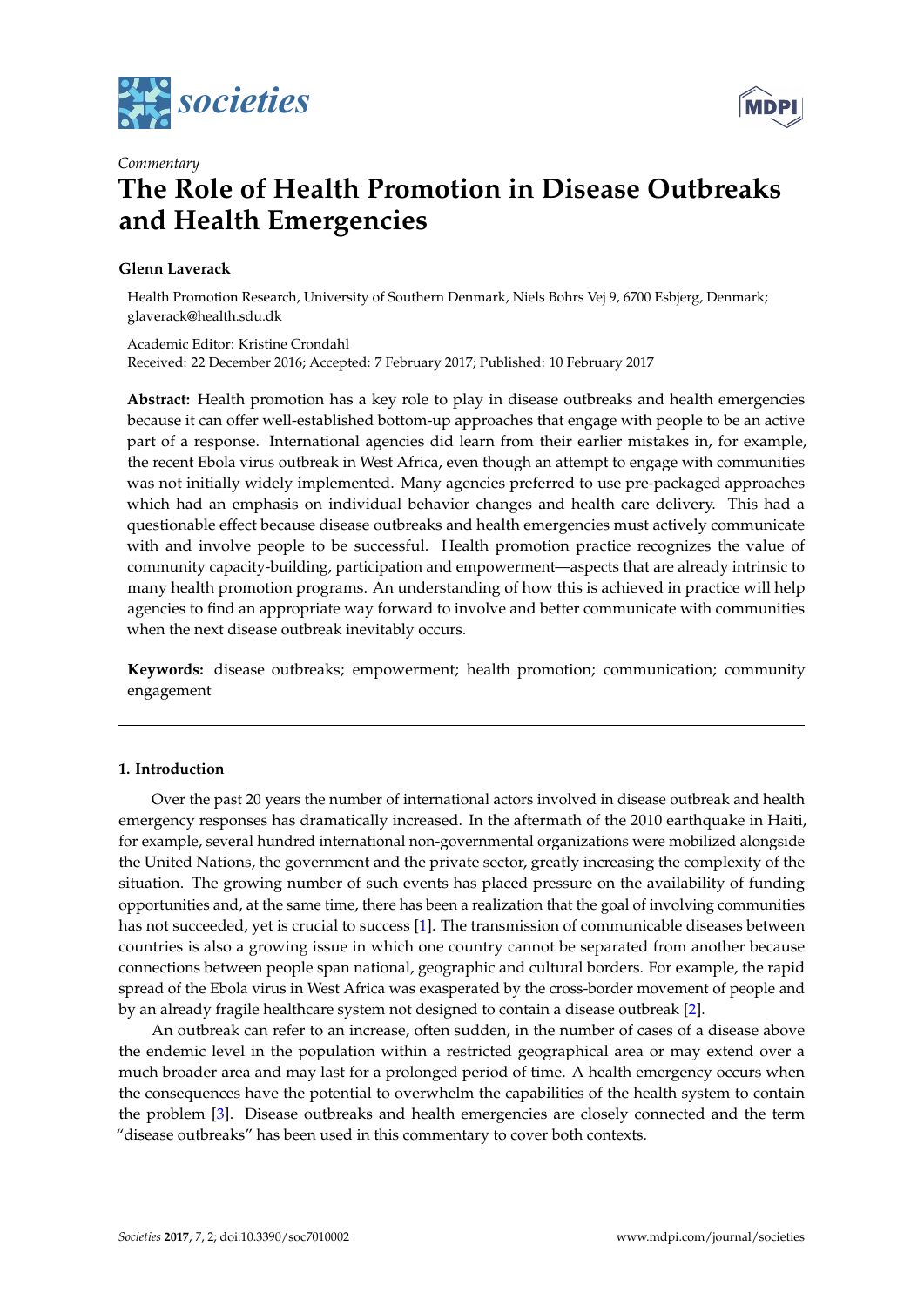#### **2. The Role of Health Promotion in Disease Outbreaks**

Health promotion has a key role to play in disease outbreaks because it can offer well-established approaches that can be utilized as part of a response. These are essentially bottom-up approaches that actively involve communities as the way forward and integrate local expertise and civil society networks for the delivery of activities. The role of health promotion includes data collection, communication, community capacity-building and engagement, and rumor and resistance management. In the post-outbreak response, health promotion also has a valuable role in addressing stigma, working with survivors and providing social support to families and communities.

Community engagement is an especially important but underestimated activity that is a crucial step to help others to address the risks that are caused by an outbreak. Communication is also an important approach encompassing health communication and communication for development which are used to promote positive health behaviors. Hygiene promotion campaigns, for example, prevent person-to-person disease transmission by targeting individuals to hand-wash with soap. However, the emphasis on individual responsibility must avoid leading to accusations of 'victim-blaming', making people feel guilty about their state of health even though certain risk factors are outside of their control, for example not having proper quarantine facilities to prevent cross-infection. The guiding principle is to facilitate people to make informed choices to collectively modify their behavior by identifying their needs and then by taking actions to resolve them, such as self-quarantine and disinfection to avoid infection.

The critical point is that disease outbreaks can only be fully addressed by helping people to empower themselves rather than simply trying to change their behavior. The difference is whether or not the approach gives the health promoter the authority to control the situation, for example through setting the agenda. If it does, it is less likely to be empowering. If it facilitates a process of needs assessment, planning and capacity-building toward collective action, it has a much better chance of success. The advantage of empowerment is that it strengthens the whole, the individual, the family group, and the community. Empowerment increases autonomy, personal skills, and gives people the control they need to achieve healthier lives [\[4\]](#page-2-3).

Health promotion has an important role in the post-outbreak period as it increases awareness about available facilities and promotes the use of services such as vaccination, counseling and welfare initiatives. Health promotion can help to build social support networks for the survivors of an outbreak and to counter stigma and isolation. A number of medical complications have been reported in survivors, for example in those of Ebola and Zika diseases, including eye and neurological problems such as microcephaly and Guillain-Barré syndrome [\[5\]](#page-2-4). Health promotion support includes counseling survivors, mobilizing communities to assist with rehabilitation services for people with disabilities, social support through self-help groups and networking of patients dealing with the long-term psychosocial complications.

#### **3. Conclusions**

Disease outbreak control efforts must actively communicate with and involve people to be more successful. International agencies did not learn from their earlier mistakes in disease outbreaks and attempts to engage with communities using bottom-up approaches were not widely implemented. Many agencies preferred to use pre-packaged and top-down approaches, which have an emphasis on individual behavior changes and service delivery. Commentators have suggested that top-down tactics have had a questionable effect, potentially worsening the epidemic, and contributing to a greater social and economic burden in West Africa [\[6\]](#page-2-5). A key concern is whether or not the lessons offered by health promotion have really been learned, or if top-down approaches will continue to dominate the disease outbreak responses of the future. Disease outbreak control is an expanding and new professional area in health promotion that requires a unique set of technical competencies. Health promotion can make an important contribution because it shows us how to enable people to take more control over their lives and health during a disease outbreak. This role can be traditionally carried out by health educators